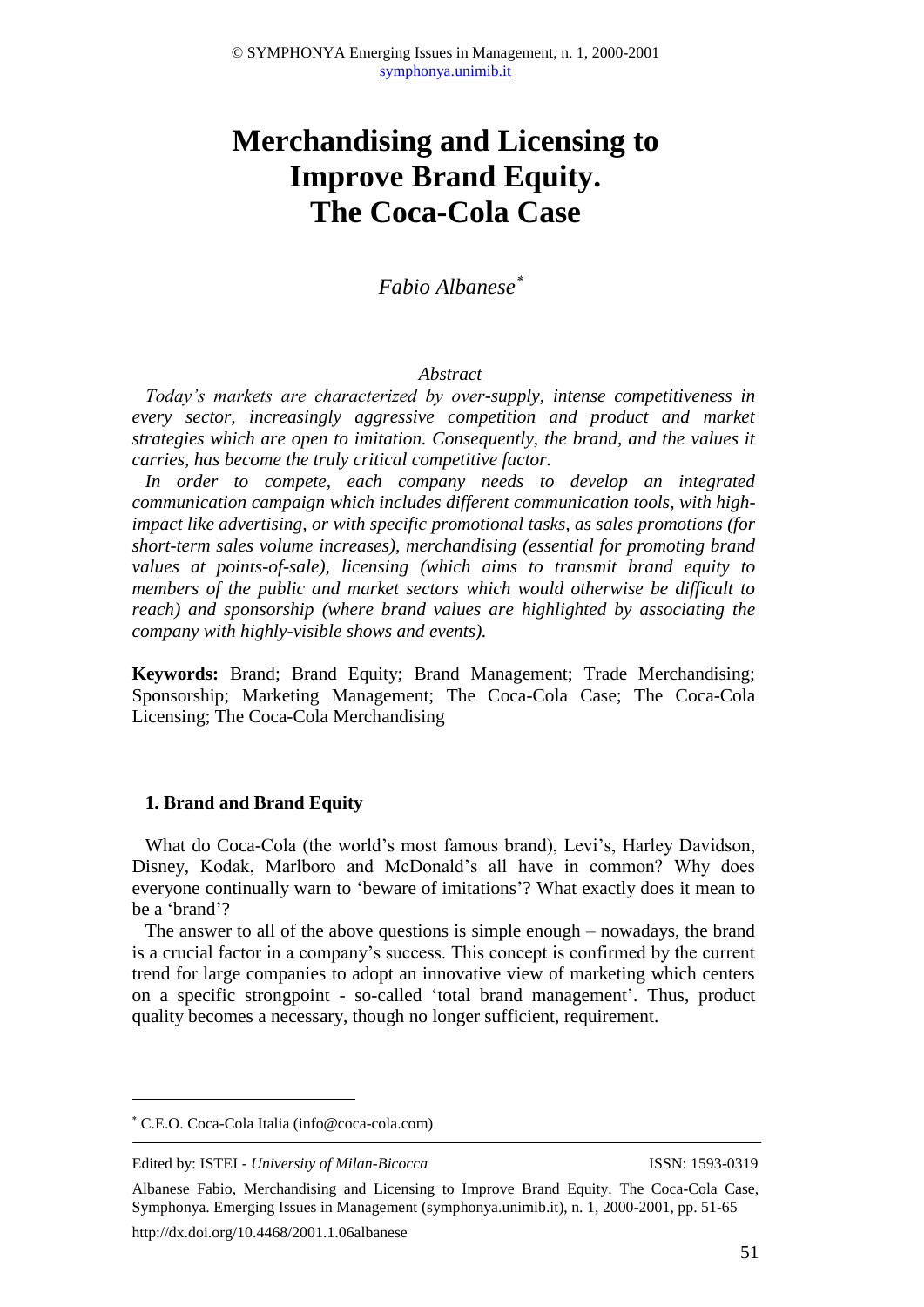It is clear that a product's intrinsic quality remains the 'sine qua non' for consumer acceptance. There are no marketing, merchandising or licensing strategies that can make up for a lack of product quality.

Everything revolves around the fact that brand awareness can be the true determining sales factor in a market which is increasingly characterized by product homogeneity. First of all, a brand communicates a set of associated values which constitute the brand equity. Although there is certainly nothing more intangible than a brand, apart from how it is represented in terms of design, a brand cannot work effectively without constant reference to, firstly, a reality that is physically experienced by individuals, secondly, to the range of products available and finally, what such products can offer. Precisely because it *does* transmit values, a brand is an intrinsic part of the social, economic and human context of its time, reacting quickly to the symbolic and socio-cultural phenomena which redefine that same context.

Today's markets are characterized by over-supply, intense competitiveness in every sector, increasingly aggressive competition and product and market strategies which are open to imitation. Consequently, the brand, and the values it carries, has become the truly critical competitive factor (Total Brand Management).

In order to overcome the wall of indifference or defensiveness presented by prospective purchasers, each company needs to develop an integrated communication campaign which includes different communication methodologies alongside high-impact approaches like advertising.

Such methodologies include company promotional activity (for short-term sales volume increases), merchandising (essential for promoting brand values at pointsof-sale), licensing (which aims to transmit brand equity to members of the public and market sectors which would otherwise be difficult to reach) and sponsorship (where brand values are highlighted by associating the company with highlyvisible shows and events).

Each of these communication tools plays their own important role in building and defending brand equity. Product quality alone is an indispensable, but insufficient, condition.

From the start, products and services should be top-quality, technologically innovative and in a continual state of evolution in order to satisfy the everchanging needs of the consumer. But even this is no longer enough. Research into the competition, the ease with which information can be accessed from around the world, continual monitoring of market trends as well as product analysis and disassembly techniques means virtually all products can immediately be reproduced, or nearly so, leaving a company's market share vulnerable.

Consequently, product success is played out at other levels based on a set of conditions that ensure the desirability of - not exactly the product in itself - but rather, the *offer*, which includes both the brand and the product.

Brand equity is none other than this set of conditions that represent the addedvalue inherent in any given company's offer – the real 'competitive edge'. This set of values, associated with the product by potential consumers, must be 'constructed' in a way which is consistent with the brand's market positioning. Thus, such values must be shared by the brand's target public and should highlight the privileged relationship established with the consumers. Only by following such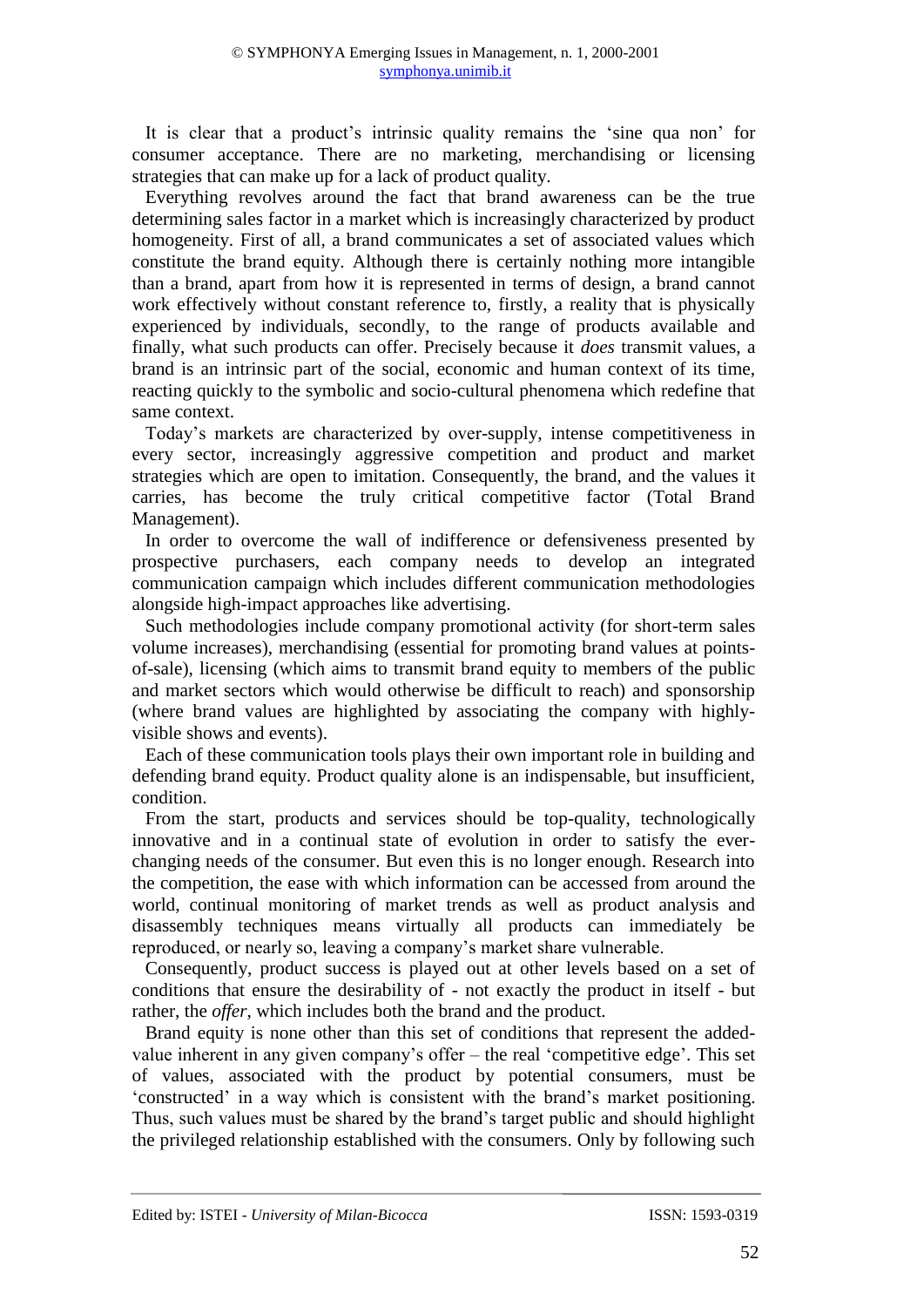a policy can a company gain sufficient competitive advantage over its rivals to allow it to steer clear of 'price competition'.

Increasing and maintaining brand name awareness is clearly one way to strengthen a product's brand equity. We can define brand name awareness as the ability of a potential purchaser to identify a brand in sufficient detail to be able to recommend, select or use it<sup>1</sup>.

Product awareness can be broken down into 'product recall', where the need precedes the purchase and hence leads to the brand itself (I need a certain type of product and I buy brand A), and 'product recognition', where the brand precedes the purchase and preempts the need (I recognize brand A and I realize that I need that type of product). Product recall is measured by spontaneous product awareness and product recognition by induced or qualified product awareness.

We use the term *spontaneous product awareness* when the question asked makes no reference to brand, and *induced product awareness* when interviewees are shown a list of brands and asked to indicate which ones they know.

The objective of integrated communication is twofold: first, to create and maintain product recognition - that is, to facilitate brand recognition during the acquisition phase or better still, to lead the purchaser to realize the existence of a need - and secondly, to create and maintain product recall. Product recall ensures that the brand is remembered prior to the purchase phase so that it comes spontaneously to mind when the need presents itself<sup>2</sup>.

These two objectives are achieved through different communication tools. The first is based on visual elements (merchandising and packaging, in particular), while the second takes advantage of opportunities to repeat the brand name and associate it with core services that it offers (via licensing, for example).

## **2. Licensing and Brand Management**

How a brand is perceived depends on its success in communicating its value. There is no such thing as product value based only on advertising, brand awareness or availability. Brand equity is a result of a brand's success in communicating its values without fail to any type of public.

A brand which is supported by intense advertising but unable to transmit its values 360°, i.e. whenever and wherever the company comes into contact with its public, will never build strong brand equity.

Everything communicates – the packaging, the ability of executives to deal with customers, interaction with the local community, interest in social issues, the salesforce's professionalism, means of transport, POS equipment, merchandising material, etc. The key to brand success, therefore, is the successful integration of all the different ways in which a company can communicate its values and by optimizing the performance of each method.

This leads us to an analysis of licensing, a marketing technique whose role within the communication strategies of major companies, especially North-American, has evolved enormously in recent years.

We can define licensing as a commercial activity that involves the temporary transfer to a third party of the right to use a name, image, brand or logo which has been officially registered and which is protected by law. Upon compensation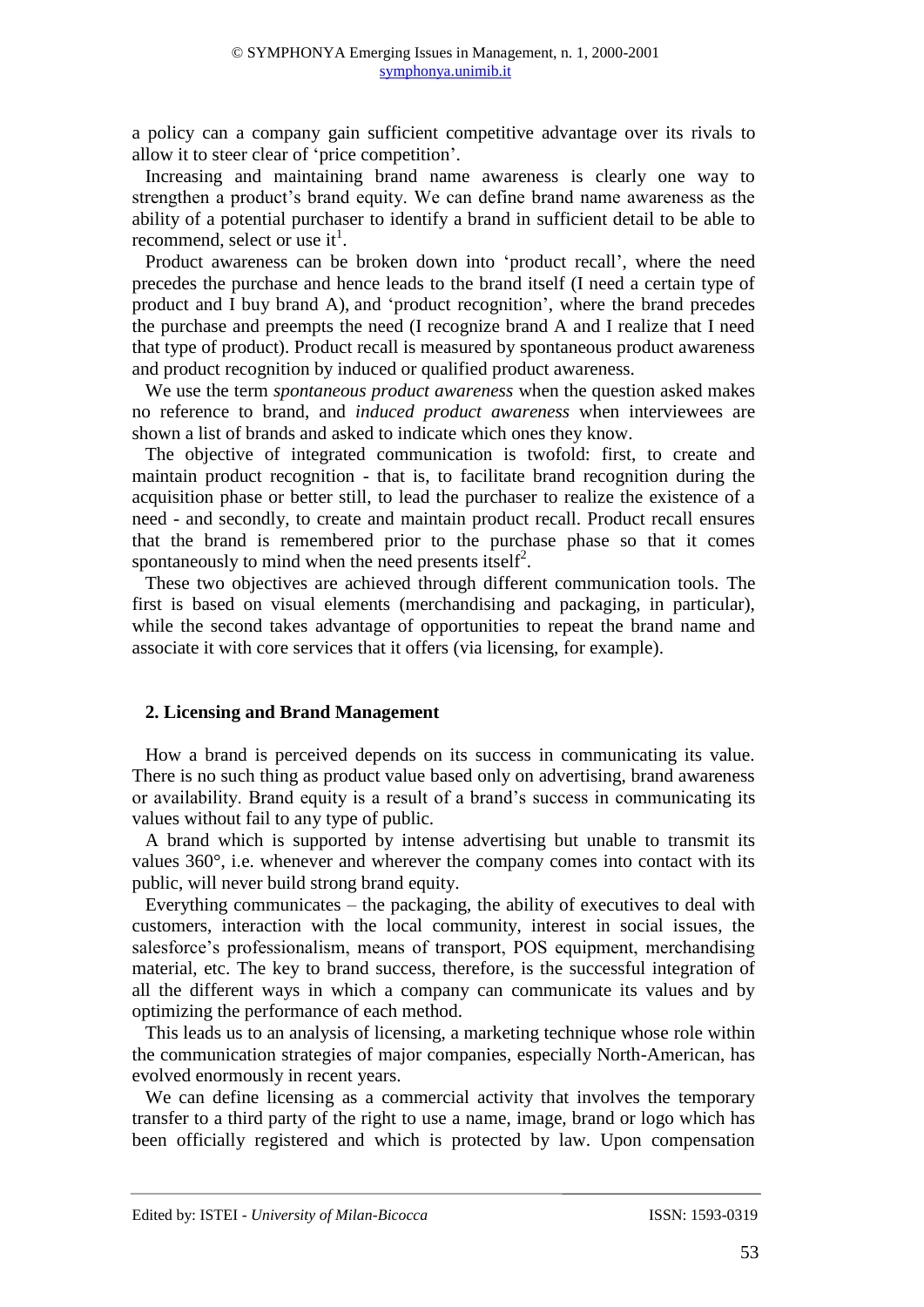payment of a royalty, this right can be ceded to product manufacturers, service companies or firms wishing to use it for advertising or promotional activity.

The earliest examples of licensing date back to the beginning of the 1900's and involved cartoon characters such as Buster Brown. Walt Disney characters (Mickey Mouse above all) along with Charlie Brown and Snoopy from 'Peanuts' were responsible for the true consolidation and global development of this technique. However, the real licensing explosion took place in the 70's and 80's both in terms of growth and in terms of its professional, conceptual and geographic evolution.

Licensing actually refers to two distinct phenomena which are difficult to group under the same umbrella. Corporate licensing occurs when a corporation decides to grant a license to use a brand for completely different product categories to those associated with the brand. Such licensing takes place when the corporation's own brand has achieved a certain level of recognition over a period of time and product awareness is high. Some well-known examples might include Ferrari lighters with the small yellow horse on a red background, and Coca-Cola beach towels.

On the other hand, we refer to character licensing when a person has become well-known (an actor, singer, sports champion, etc.) or when someone (a writer, artist, illustrator, playwright, director, etc.) has created a well-known character. They grant a license which allows their image or name to be associated with a product due to be put on sale. This latter system (character licensing) and not the former (corporate licensing) also includes activities run by institutions such as sports organizations, universities, etc., and events such as the Olympics, exhibitions, concerts etc.

## **2.1 Licensing and Brand Equity**

Every year, thousands of companies discover licensing to be an effective marketing tool which allows them to strengthen the overall image of their product/service and reach segments of the public they would never have been able to reach otherwise.

Licensing has many innovative ways of being implemented, especially strategic. Its great advantage lies not so much in earning relatively large royalties as in the opportunity to position a brand in otherwise unreachable market sectors. One fundamental aspect in the whole delicate process of managing a brand and an image is the choice of both partners and merchandise categories. These categories must bear a close affinity with the brand and its associated values.

It is a challenge in itself to effectively handle all the integrated communication tools available to a company. Messages may appear valid on their own but if they end up as being inconsistent among themselves or not integrated into a clearly defined strategy, they can cause serious damage to the product or company image.

These difficulties, along with the risks stemming from them, multiply as soon as brand management is definitively transferred to another company. Indeed, if the company (the licensee) enjoying the right to attach the brand of another company (the licensor) to its articles uses low-quality products or is involved in some form of scandal, the brand image will suffer. Such damage will also be difficult to correct since it was not caused directly by the licensor.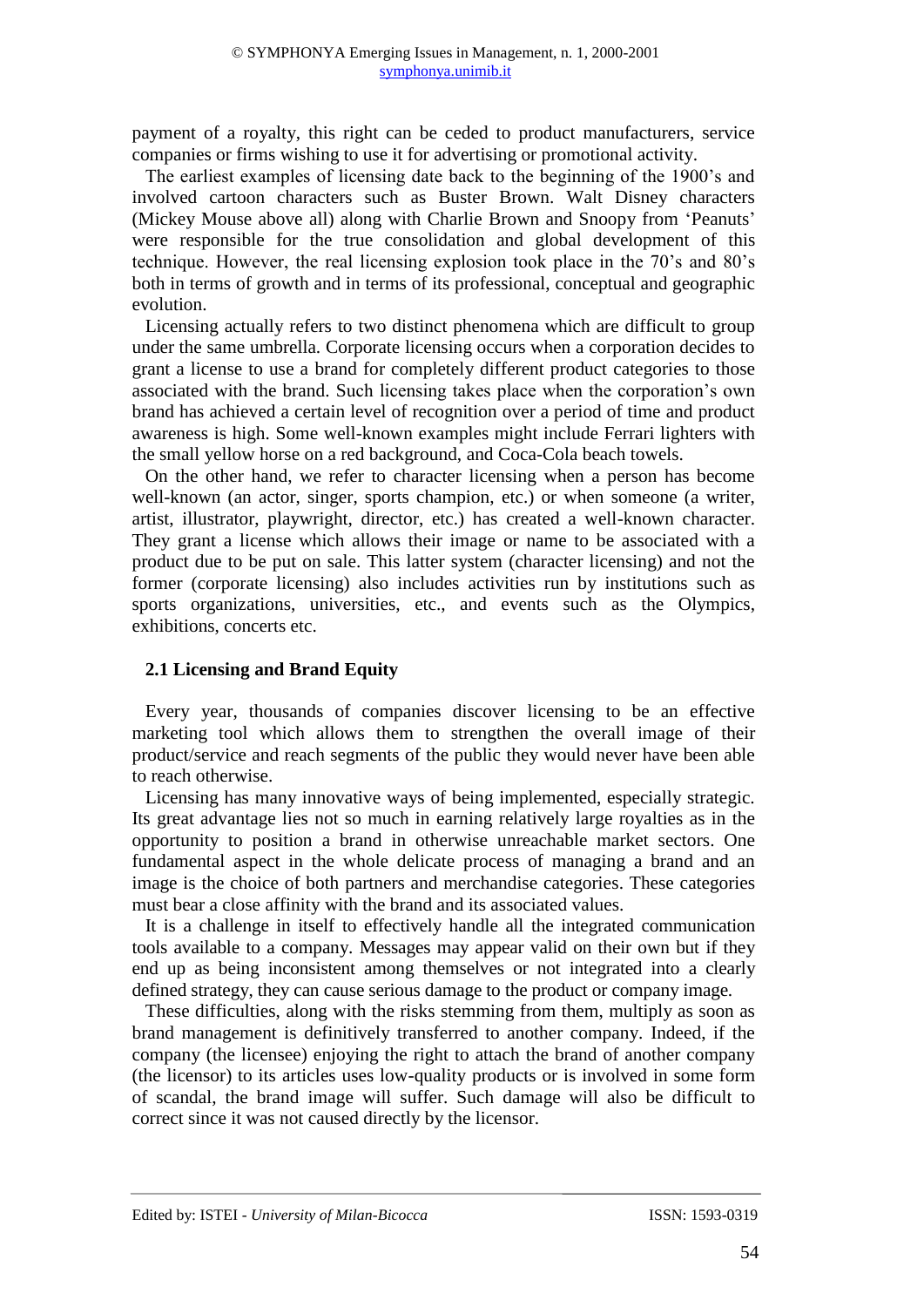As far as this last risk is concerned, licensing can be compared to sponsorship, another marketing technique, where the company name is linked to an event or show of public or media interest.

The choice of partner, event or article to be sponsored is crucial to the success of the entire communication campaign. The sponsor of a Premiership soccer team that does poorly in the championship or is even relegated will obviously not improve its image, just as a brand license conceded to products that are not in line with the values expressed by the brand will seriously weaken brand equity.

On the other hand, there are examples of happy 'partnerships' between a brand and its testimonial (in this case the name of the product is likewise linked to the image and achievements of a famous person) which have brought enormous benefits in terms of both image and sales. The most obvious case is the agreement between a famous major company in the sportswear sector (Nike) and the man who is considered to be the greatest basketball player of all time (Michael Jordan).

Thus, in sponsorship (or in more complicated agreements such as in the case of testimonials) as well as in licensing, the choice of partner is essential for a successful outcome. Studies, research, professionalism and constant monitoring are all indispensable requirements but often not enough in themselves and, not infrequently, their results are related to chance or fortuitous events. There is always an element of risk in these operations. For example, associating a name with undisputed sports champions who turn out not to be such great champions in their private lives can attach a negative image to the company. Success takes more than just getting the public to talk about you or your brand.

As regards licensing, it is important to consider the choice of commercial partner. The company granted the right to use a brand must have serious intentions; it must handle quality products and must also add value to the brand. The mission of licensing is precisely to strengthen brand equity and defend it from any inevitable erosion that might take place over time. An excellent example of this is represented by one of the most successful phenomena of the moment - the 'Spice Girls Company'. Thanks to a both engaging and aggressive marketing policy, the company is making a music group into a full-fledged cult phenomenon, selling their image along with the music.

As can be seen from the success and proliferation of such activity, licensing is becoming a fundamental strategic marketing tool, not only to defend and strengthen brand equity but also to expand commercially. From a communications point of view, the advantages for the company granting the license, in addition to the financial ones (royalties), are:

- increased product awareness and financial profit at no extra cost (accumulated recall). It will be the licensee's job to invest the resources necessary to gain positive results from the activity;
- the opportunity to reach a broader target insofar as the name is used in different sectors to the original positioning (return publicity effect);
- the opportunity to reach an international target when the name is used in countries where the licensor was not previously represented.

On the other hand, the advantages to the licensee relate to the pre-existing consumer awareness of the brand, the potential for recall and the transferal of consumer credibility from the existing brand to the new products. As a consequence, it takes less time to raise product awareness, with consequent lower advertising costs.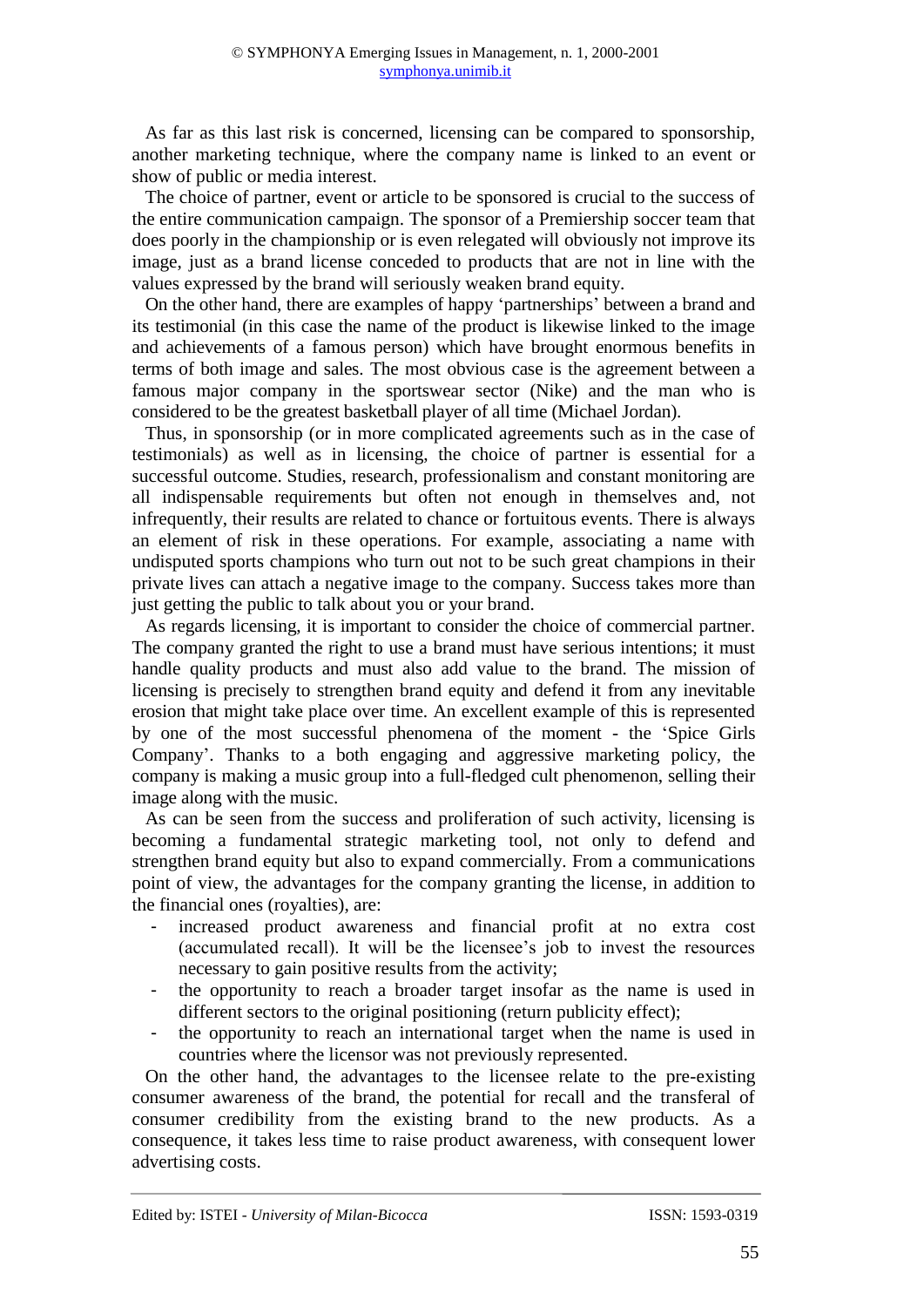## **3. Merchandising and Brand Management**

Another fundamental technique to increase the value of brand equity is merchandising; meaning the set of activities undertaken by the manufacturer and/or the trading company which are designed to create an efficient effective presentation of the product at a sales outlet.

Naturally, the values communicated via merchandising must be consistent with parallel marketing activities and in synergy with all the messages transmitted via the various means of communication. Furthermore, they must remain unchanged over a period of time in order to establish brand equity.

For example, let us compare merchandising with sales promotion, since these two techniques are often used together at a POS. Both basically aim to increase sales volume. However, sales promotions, by their very nature, must run for a limited time in order to avoid distorting consumer perception of the product's value or even devaluing the image. On the contrary, one of the strong points of merchandising is precisely that same continuity over a long period of time.

Thus promotional activity should be seen as a short-term tool, even if it is often repeated at intervals. It should aim to make consumers perceive an added value, i.e. the opportunity to purchase the product at a reduced price for a limited period of time. Merchandising, on the other hand, should look to strengthen image and support the communication of brand-associated values. For this reason, it must be consistent over time and space. It should succeed in reaching the target consumer at the most critical moment, that is, at the moment of intention-to-buy, and in the most appropriate way. It should transmit the same signals that the other communication techniques have previously stressed and will continue to highlight afterwards.

Although merchandising may sometimes be designed to visually draw attention to promotions, it has a particular important role in that it combines the goal of orienting the consumer to buy or try the product with that of communicating company values and safeguarding brand equity<sup>3</sup>.

For some time now, the brand has left behind its original role as a simple means of identifying a manufacturing process as well as that initial equivalence between product visibility/awareness and commercial success. More recently, the brand has created meanings capable of characterizing the production process - distinctive singular attributes which stand out for the consumer and which are easily recognizable.

## **3.1 Merchandising and Brand Equity**

Within its overall communications strategy, a large modern company must plan carefully to use all the tools at a POS which remind the consumer of the symbols and values which have already been transmitted. The bombardment of advertising a consumer is forced to undergo has seriously reduced the effectiveness of messages. Although advertising is still an essential tool, it is no longer sufficient in itself to orient a consumer's choice towards a given product at the moment of purchase.

POS activity can thus be considered the final act of the dialogue between product and consumer; it is the 'umbrella under which the consumer finds safe and welcome shelter from the rain of information and messages aimed at him/her every day and the inevitable confusion that results.' When choosing, it is reassuring to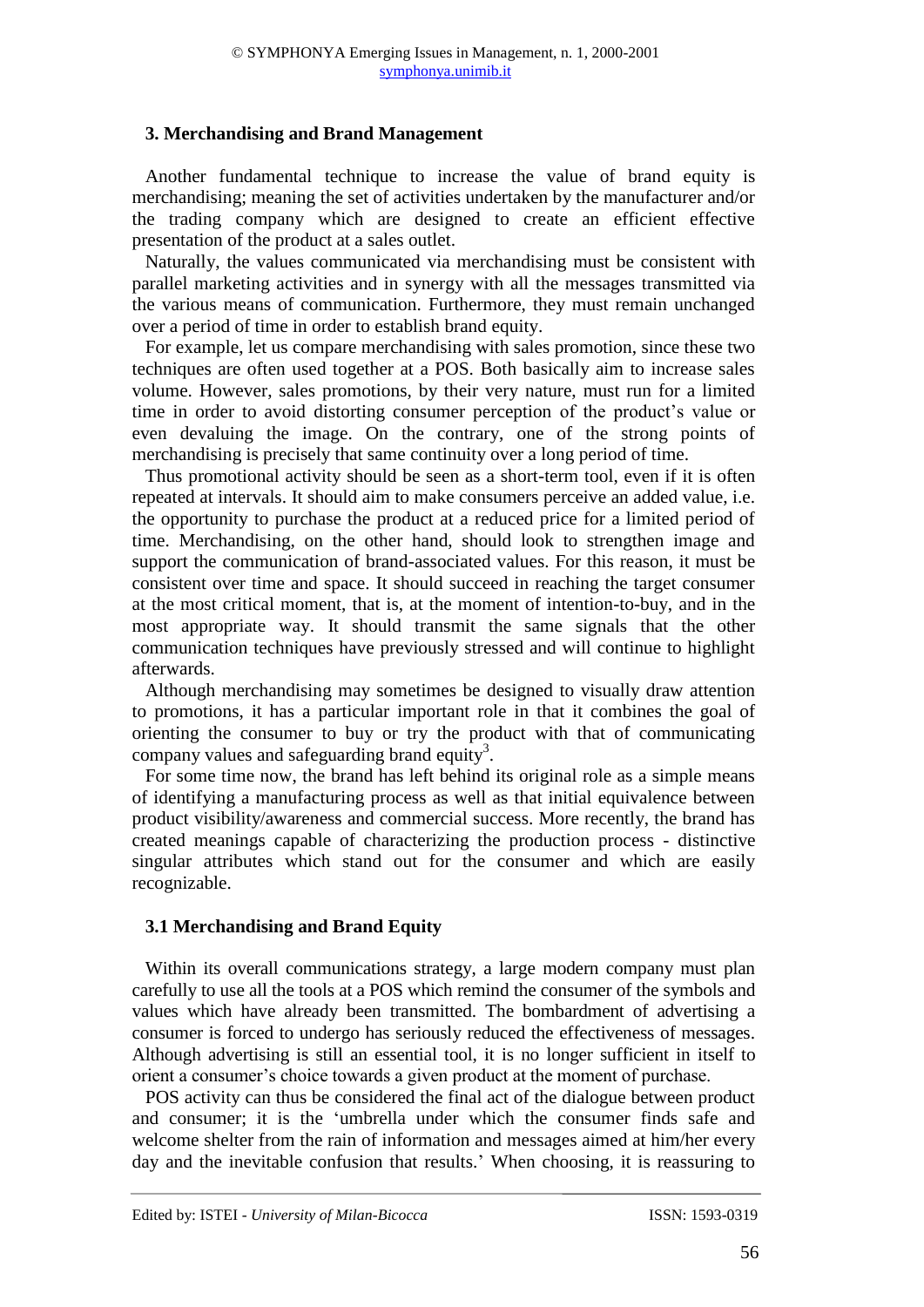come across a brand, among all the increasingly similar and more widely reproducible products, which is not only familiar but which has managed to establish a relationship based on total trust over time.

Merchandising tends to reinforce this sense of trust and fanfares its last and most important message among the confusion on the shelves, 'We're right here. Here we are.' As if it were the product to find the consumer and not vice-versa. The most important specific tasks that merchandising must fulfill in order to bring this about are:

- remind and repeat the central themes used in advertising campaigns via the means of communication. So, at the moment when the intention-to-buy is strongest in the consumer's mind, he or she will remember everything that has been previously communicated regarding the product and its associated values;
- emphasize the visual image of the product which, along with the packaging, highlight any colours or physical elements which are characteristic of the company (a huge area of red on a shelf, a pyramid of cans or a custom-made refrigerator are not only easily identified in the midst of all the other products on display but often lead the consumer to make an unplanned spontaneous purchase);
- draw attention to the specific product by making the space it occupies unique, different and immediately recognizable. To achieve this, it is necessary to use special display materials and a superior 'mise en avant' to the competition.

Good constant merchandising activity brings a series of advantages, which include building and strengthening the product and company brand image, the opportunity to reach a greater number of consumers/end-users and satisfying client and area objectives.

Another particular feature of merchandising is its marked flexibility. This allows activities to be segmented geographically with micro-merchandising in mind. Consequently, a single message expressed in widely varying ways can be adapted to different local realities, sales outlet by sales outlet. Furthermore, these activities can be differentiated according to the relevant distribution channel and thus to the particular target public. For example, a refrigerator that gives an idea of cool freshness is very effective in a sports center, a gym or a bar at the beach, whereas a large display of tins or bottles is more appropriate for a department store.

In this area, the producer can help the sales outlet manager to prepare the most effective form of merchandising activity with the aid of guidelines, brochures, manuals and even specialized personnel (merchandisers). Doing so, the retailer is satisfied (which is important in order for the products to be looked after and presented well) and, as a result, the relationship between the manager and the product is strengthened. This helps relations with the company and improves the likelihood that the company's communication activities will be employed at the sales outlet in question over time, even if the management should change. Many objectives can actually be reached if the initiatives undertaken at the sales outlet are well-prepared, well-kept and updated in good taste and with the strategic goal of identifying the store as a quiet welcoming place where the product/consumer encounter takes place as rationally and spontaneously as possible. First of all, sales volume increases, which mean that there is greater shelf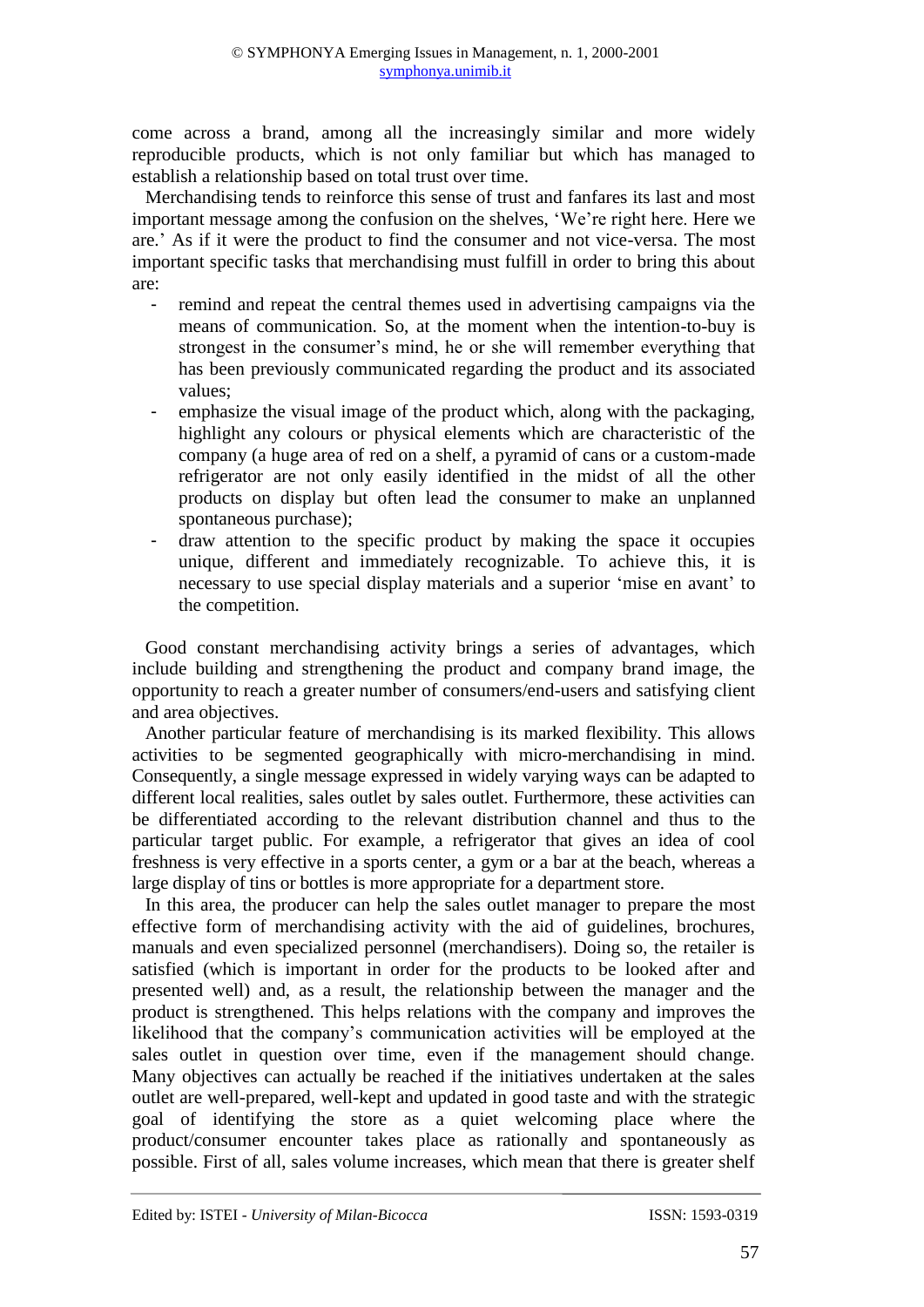rotation. Secondly, consumer loyalty grows to both the shop and the brand that managed to give it such a clear identity through its merchandising activity. The success of merchandising activity depends on certain logistic and strategic considerations that the producer or the distributor will occasionally have to deal with, unfortunately not always with the same objectives or methodology that were agreed upon in advance. These conditions, ranging from the sales outlet layout to the size of materials to be used, can be grouped into the following four macrocategories.

- The sales outlet: The physical environment where the product is displayed and where the consumer/end-user will make a sales choice. Obviously, merchandising techniques should be fitted, and evolve, with the sales outlet in mind. Therefore, plans for such activities cannot fail to take some basic elements into consideration, such as the store and shelf layout, product positioning, the traffic flow within the store, possible strategic points (for example, the checkout counter) and the rotation of the product and rival products. The aim is to position attention-getting displays in the most visible locations, ensuring that they do not get in the consumer's way but, at the same time, making sure that they immediately lead the consumer to the product itself.
- The sales space: The product should occupy a space where it can be set off to an advantage. Therefore, it is necessary to ensure that the product is not set aside by the distributor, due to excessive volume or unsuitability to the assigned space, thereby missing the chance to be seen by the consumer precisely at the very moment when visibility would most help to generate the urge to buy. With respect to this last point, as with all actions, success requires precise synergy with the other marketing variables. In this case, the decisive element in obtaining good positioning on the shelves is packaging<sup>4</sup>. The container and wrapping is the first crucial element of what is referred to as 'purchase attraction'. Some experts, carrying this concept one step further, suggest that it is actually objects and their presentation which 'purchase' the consumer and not vice-versa. This emphasis on the importance of product and brand presentation highlights a critical issue for company sales strategy: the most important element is to 'be there', in the right place with the right 'product features'. Packaging is also an important element as regards display space suitability, ease of warehouse storage and packing, transportation, handling and the display and restocking of the products themselves. All these elements go unnoticed at the moment of purchase but play a decisive role in business dealings between the manufacturer and distributor. Each merchandising or promotional activity at the POS should take packaging features into account, show off the strong points and bring out the communicative impact (for example, a large display case in the shape of a Coca-Cola bottle containing many normal-sized bottles of the beverage might well successfully implement packaging-merchandise synergy).
- The product range: A single product generally does not attract consumer attention very much. On the contrary, a range of products is more attractive and also presents the producer's image more prominently. Similarly, the shelf space becomes more attractive and uniform, which offers significant advantages to the distributor. Product restocking is also essential, given that the presence of too few units on the shelf, even if due to the very success of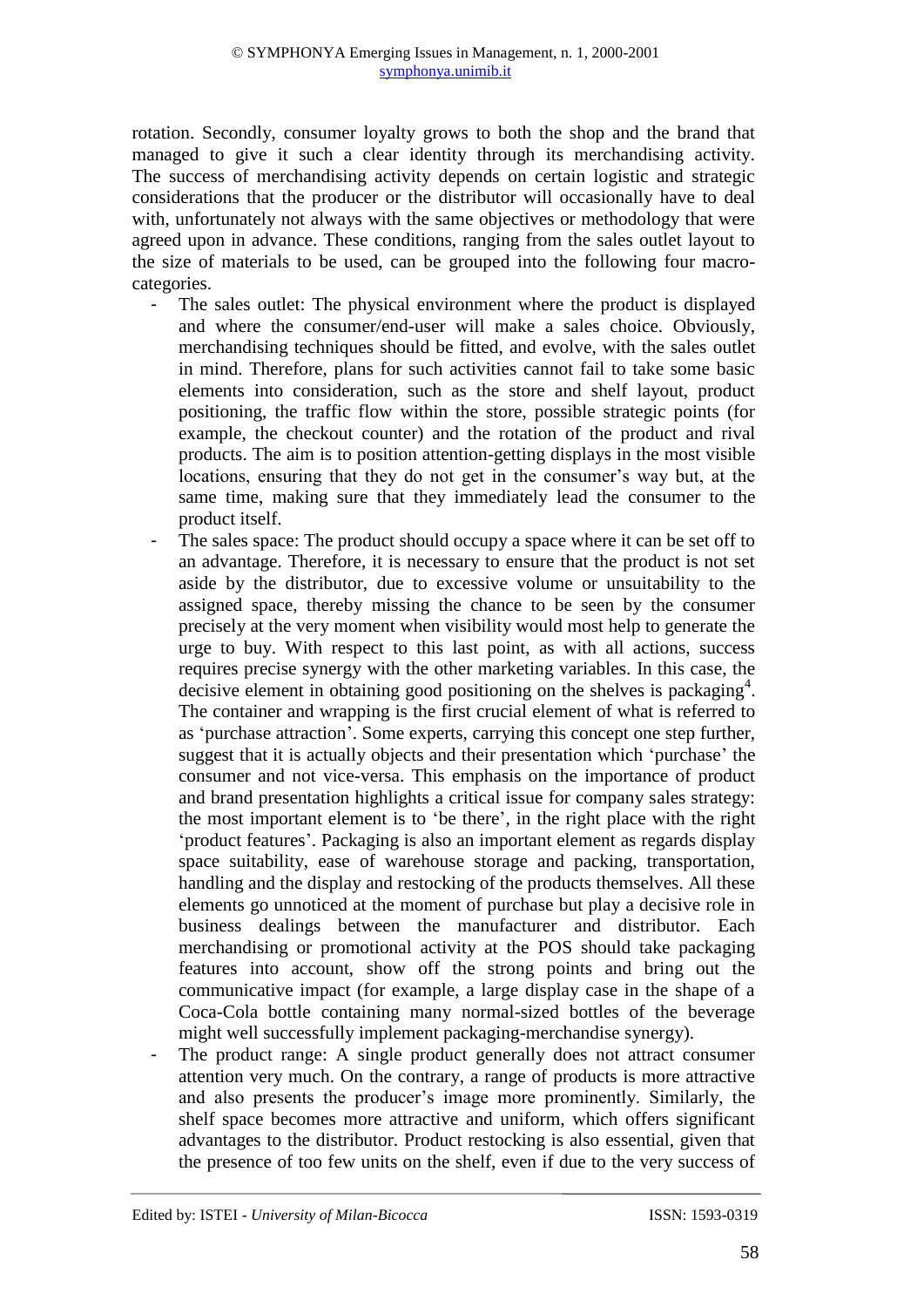the product and its presentation, discourages successive purchases. Thus, merchandising also has the task of highlighting the entire product range through the use of appropriate containers, cases and equipment in order to create colorful POPs or somewhat bizarre but appealing arrangements that focus attention on the product. Again in this case, the message that is communicated must be in line with the values that the brand has decided to transmit in the past.

Promoters: The POS is a place where consumers occasionally allow themselves to be influenced by their surroundings and where they decide to carry out a purchase of a specific brand. Promotional techniques must be enjoyable but also quite simple so that the space dedicated to the product, along with the related merchandising activity, lays the groundwork for a spontaneous and confident purchase by the consumer and helps reinforce the image of the brand in the consumer's mind.

## **3.2 Trade and Producer Merchandising**

The continual growth in the number of supermarket/hypermarket-type sales outlets, the size of such POSs and the growth in their market share is creating an everincreasing interest by distributors in merchandising issues. In the past, such issues were merely a marginal element in the entire context of communication variables.

The process of modernizing distribution activities has entailed a radical change in the services offered, often involving the adoption of marketing methods and techniques which have been developed successfully by companies in industrial sectors (for example, transforming certain services, which were originally carried out by company personnel and therefore charged for, into free services which are carried out by the consumer/purchaser themselves, i.e. self-service).

The present shape of competition has changed profoundly. Commercial businesses are now forced to put differentiated marketing policies into practice, segmenting the market and using all the elements of the marketing mix in an orderly coherent way.

In this context, merchandising activities play a fundamental strategic role among companies in the organized distribution sector. The struggle, which is still underway, to move from only slightly differentiated commercial services to policies aimed at giving specific identities to specific areas is leading to a reevaluation of the variables that make it possible to lend particular features to a sales outlet and make it instantly recognizable.

Merchandise and equipment layout, product display, allotment of space to product lines, promotional and promoter activities are all techniques included in the term 'merchandising'. They are increasingly focused on achieving results that can no longer be grouped together and evaluated by the same parameters of effectiveness. When sales outlet models are differentiated, either to identify the distribution formula adopted or to analyze the product types carried, merchandising effectiveness can only be measured if the market objectives pursued by the company are very precisely defined.

Industrial companies, too, have been quite active on the merchandising front, often being among the first to turn to the use of product presentation techniques and I.T. tools to optimize sales outlet management. In particular, brand name industries have often used these tools to assess how product space is assigned both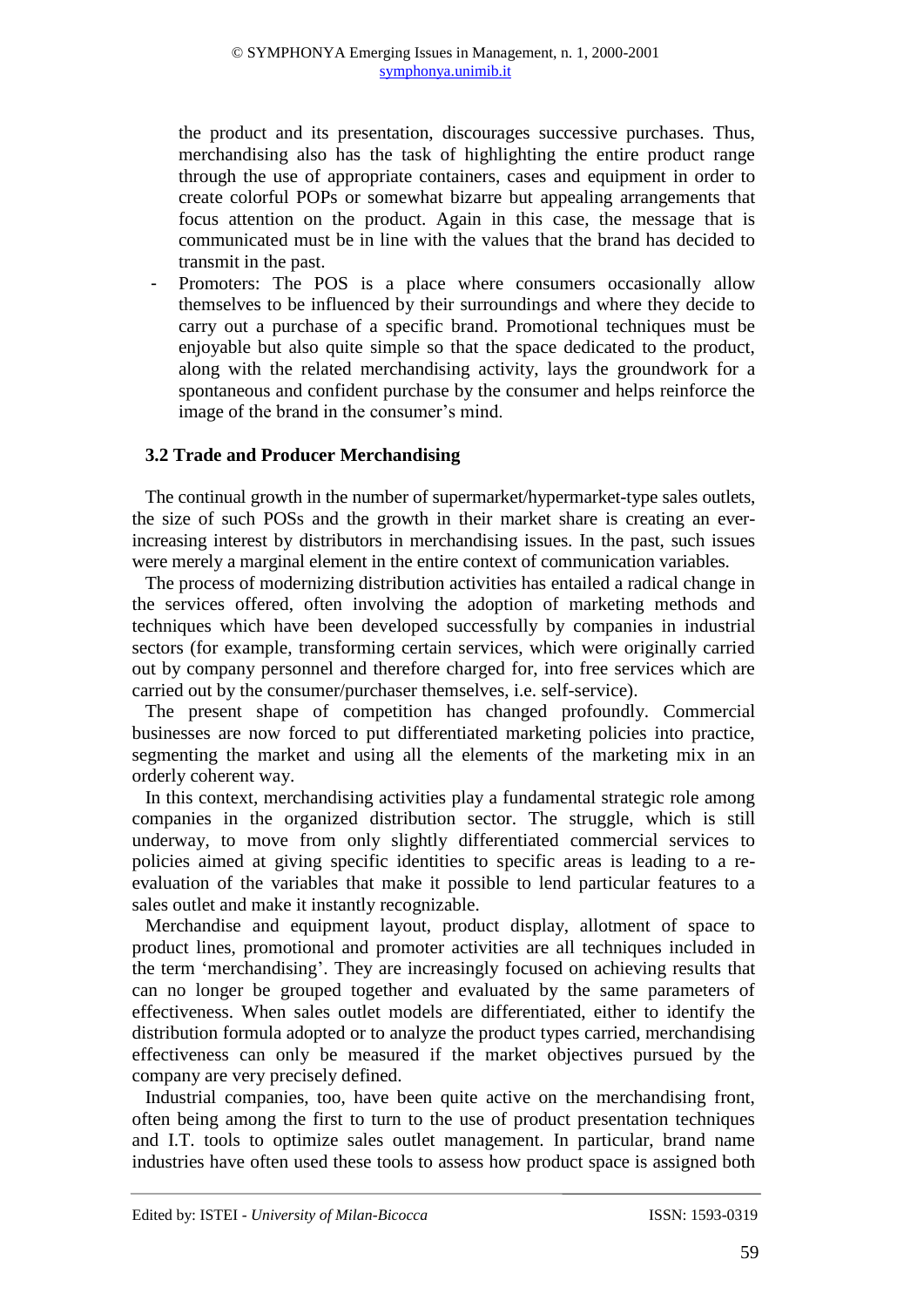in terms of quantity and quality. Whereas the distributor is mainly involved in the use of those merchandising techniques that can improve the overall situation of the sales outlet (merchandise and equipment layout), manufacturers give preference to techniques that allow greater control over the allotment of space to their products. This difference in priorities in the use of merchandising is occasionally the cause of conflict between the two parties. The increased importance of merchandising to the distributor has had a direct consequence on the industry. The greater control exercised over sales outlets and the way they appear to consumers can actually determine whether producers will be able to reach the goals they set. Distributor objectives are especially centred on the assortment of products they intend to offer to the consumer, while manufacturer goals are much more focused to individual products in their portfolio. To make these two opposing lines of reasoning compatible requires coordinated actions.

## **4. The Coca-Cola Case**

Merchandising and licensing are the two main elements that add brand value to consumer goods such as Coca-Cola. Both should transmit the same values as the brand, consistent with all the other elements in total brand value. Accurate marketing in all its aspects - impact advertising, merchandising everywhere and strong trade partnerships – plus extensive, selected licensing lie behind Coca-Cola's success and a growing presence that has lasted for over a century.

The company's approach is based on exceptional product availability for the consumer, with packs, bottle and can formats to satisfy every need, and special emphasis on image. Together, these make The Coca-Cola Company beverages and brands instantly recognisable and has helped extend Coca-Cola throughout highly diverse and original distribution channels. Strategy has always centred on resellers and consumers with a natural, basic need to quench thirst. Real-time market analysis, research to identify consumer types and ongoing life-style monitoring are continually updated with respect to behavioural changes and the company's approaches to consumption.

Hence the creation of new products and packaging that respond to precise consumer needs. Coca-Cola was joined by Sprite and Fanta, in the classic version and in the new Bitter Orange, Grapefruit and Lemon tastes. And then came Coca-Cola Light, Caffeine-free Coca-Cola, Nestea in Peach and Lemon tastes, Kinley Tonic Water, and in Italy, the cocktail Beverly.

Constantly updated and pioneering marketing strategies together with new sales actions have improved product acceptance. At Coca-Cola, 'quality' does not just mean meeting specific parameters and standards (carefully specified in numerous volumes covering all operational activities). Rather, it comes from a responsible company choice, a key concept inspiring and regulating all production processes and every step in distribution, to satisfy consumers and the trade.

The consumer is The Coca-Cola Company's engine. All strategic and marketing actions gravitate to consumer satisfaction, and this is reached through customer satisfaction (trade), where sales outlets make the product physically available.

Coca-Cola's winning strategy is simple. It operates at two different but highly correlated levels. It uses a 'pull' strategy by working on end consumers through advertising, sponsorship, licensing, physically 'pulling' them into sales outlets and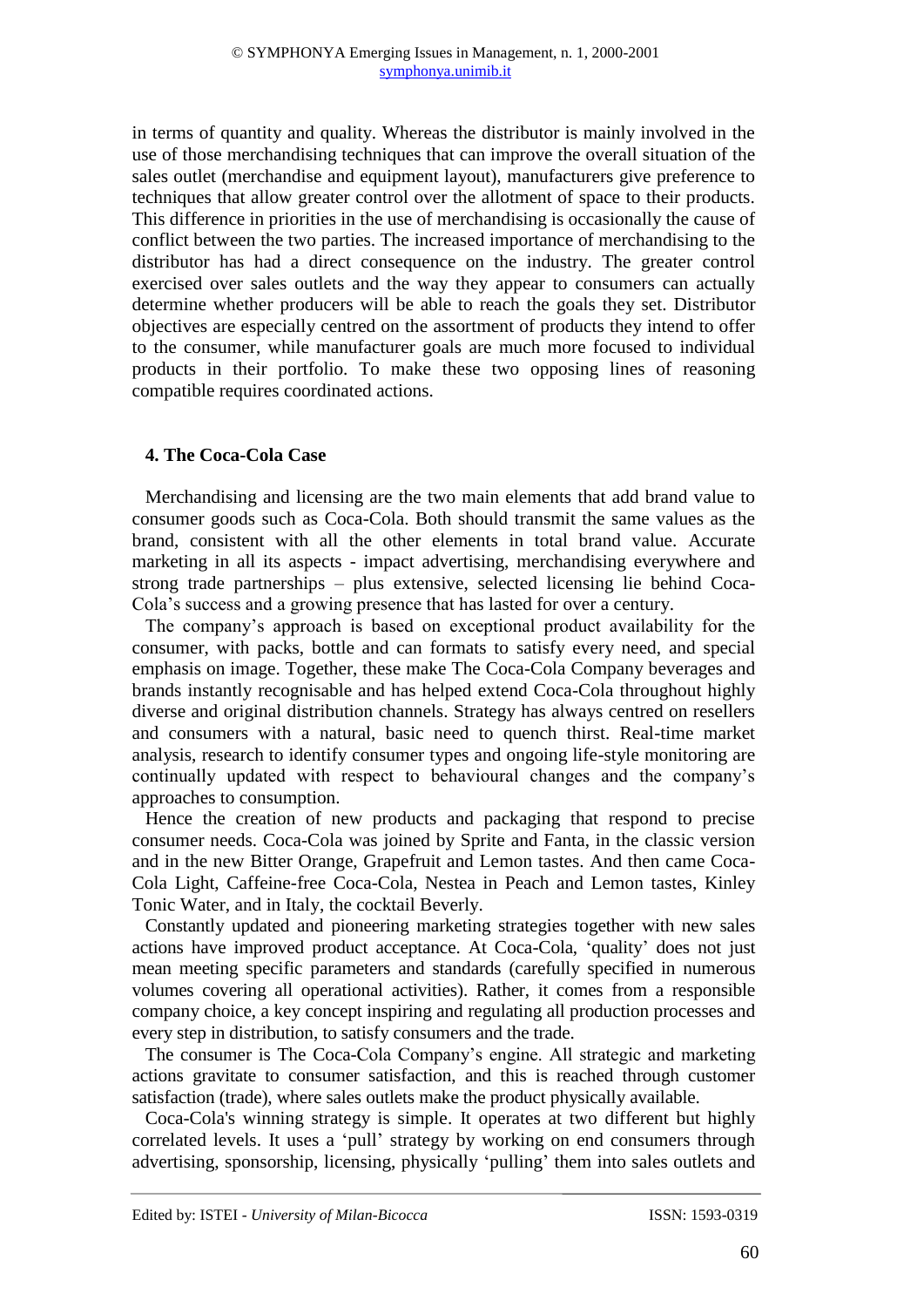preparing them mentally to look for and buy the product. It then uses a 'push' strategy by leveraging on the trade (consolidating a fundamental strategic alliance) so that its products are not just present in outlets, but are presented through attractive merchandising to 'push' sales.

Merchandising and licensing are two marketing techniques that have only recently acquired a strategic position in large companies. They combine to achieve the double task of increasing sales and turnover with short-term results, while at the same time contributing to the defence and strengthening of company brandequity.

## **4.1 The Coca-Cola Licensing**

Licensing is of fundamental strategic importance for The Coca-Cola Company. Licensing (or brand licences) is carefully handled in detail and becomes part of an integrated, strategic communication plan. Even though it has to fit into a precise, legally-bound communications context, Coca-Cola licensing exploits specific characteristics to the maximum.

In its simplest definition, licensing is just a contract by which The Coca-Cola Company licences its brand to a small, select group of licensees. As a consequence, the Coca-Cola legal division is of great importance within the company. Each contract is carefully studied to safeguard all possible aspects within the collaboration. Studying the contract is hugely important as licensing is a marketing technique. If used approximately or carelessly, licensing can badly damage company image. The legal division has the job of safeguarding the brand and protecting the company. Contract standards are defined worldwide by Atlanta headquarters and are then applied to the specific local contexts by country legal offices.

The contract must protect licensees who, in most cases, have exclusive rights to produce and commercialise a specified product category. The Coca-Cola Company must guarantee not to grant third parties brand exploitation rights for the same or similar products and, at the same, undertake not to commercialise the same products directly. Coca-Cola must guarantee to safeguard its partners' businesses and create sincere, long-lasting collaboration.

One of the benefits of licensing comes from license royalties. The amount and mode (a set one-time amount based on product type and business forecasts or a percentage on sales) are defined and negotiated in the contract. Hence, The Coca-Cola Company has no interest in limiting licensee activities. On the contrary, it does everything possible to ensure the integrity of their businesses, even flanking them strategically and legally at times.

Once legal aspects have been defined as clearly and uniformly as possible, the marketing department comes into the picture. It operates at two different levels: managing licensee selection and control, and defining basic licensing strategies that they then integrate with other communications techniques. Naturally, these two levels are tightly linked together: selecting certain licensees and product categories the trade mark is to be placed on, cannot help but depend on a decisive strategy and on the consistency of messages transmitted this way.

Besides the important financial aspect linked to the receipt of related royalties, licensing is particularly important for defending and building brand equity. Licenses have allowed the Coca-Cola brand to acquire visibility in sectors that have nothing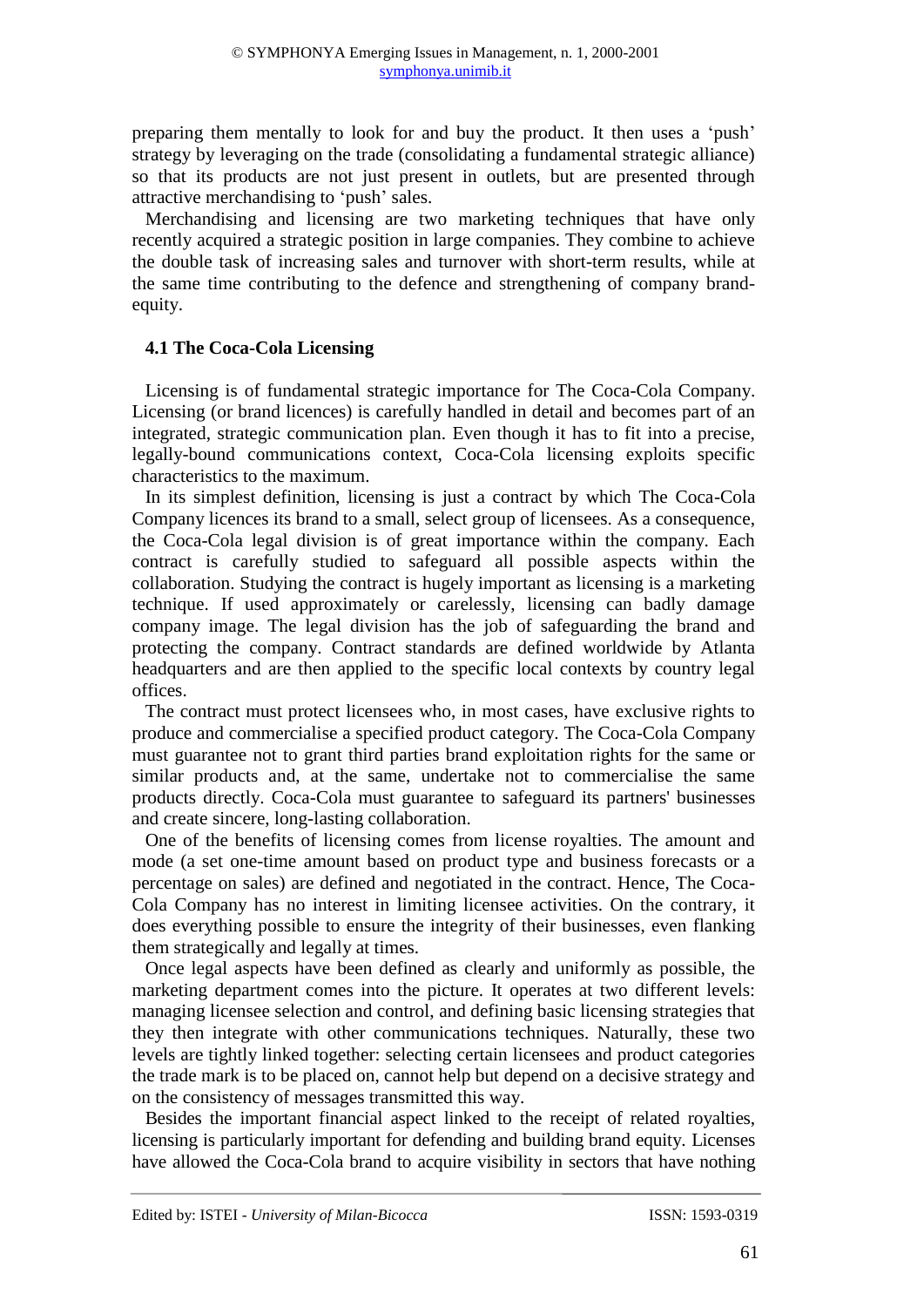much to do with beverages, thereby reaching a public audience that would be difficult to reach otherwise. The Coca-Cola brand is one of the key aspects of brand equity and definitely one of the reasons why Coca-Cola is not just the most consumed beverage in the world, but is also the most well-known brand.

The Coca-Cola Company transmits its brand heritage through all of its licensing and all articles. Coca-Cola branded articles generate interest, curiosity and prestige: the company still gets daily requests for old prints, wall mirrors and fridges.

This way of managing a brand and its associated merchandising greatly facilitates success from sales promotion campaigns and licensee activities. Coca-Cola branded products have a real value in themselves, independent of the article in question (be it a watch, beach towel or cap). Hence it is the brand and the values linked to it (brand equity) that always make Coca-Cola merchandise highly desirable. That is why license applications are on the increase year after year all over the world: a Coca-Cola branded product has value in any consumer market.

A huge risk associated with famous brands and demand for products linked to it, is forgery. Forged articles - besides exploiting the brand in the absence of a contract and delivering no royalties - go onto the market with none of the product quality control that Coca-Cola demands. Naturally, sales of defective or low quality branded products weakens its image. How can we stop forgery? How can we control all goods sectors all over the world? What forces can be used? For Coca-Cola the answer is clear and simple: licensees. Who better than licensees, living and working every day in a market sector, can police product forgeries?

Licensees probably have the most interest in making sure that the products they sell are not copied and that their businesses are not affected. They are the ones taking the necessary legal action against criminals, thus lightening the load for The Coca-Cola Company.

## **4.2 The Coca-Cola Merchandising**

Merchandising is the link between all communicated brand values and the purchaser. It is an effective, efficient product presentation process at a sales outlet. It is not just the promoter, salesperson and merchandiser's responsibility. Everyone in the organisation must make sure that products are well presented to customers. If a product is presented dirty, is out of stock, not visible or if fridges and shelves are in a state of abandon, a potential consumer will almost certainly not buy. Effective merchandising highlights brand value at a sales outlet, stimulates impulse buying and confirms brand value for the consumer. Product presentation on shelves, on equipment and in display cases is the consumer's first contact with the product.

Merchandising is enormously important as it reflects brand and company quality and image. The Coca-Cola Italian Region merchandising service is an integral part of customer and consumer service and must be professional, consistent and ongoing. Coca-Cola Italia is focussed on developing and maintaining a merchandising culture and organisation at all levels. The goal is to increase impulse buying, increase Coca-Cola Italia and customer profits and increase volumes.

As far as merchandising is concerned, The Coca-Cola Company strategy is to consolidate that strong, fundamental ally represented by the trade and this occurs at three distinct, but equally important, levels:

- drafting specific agreements;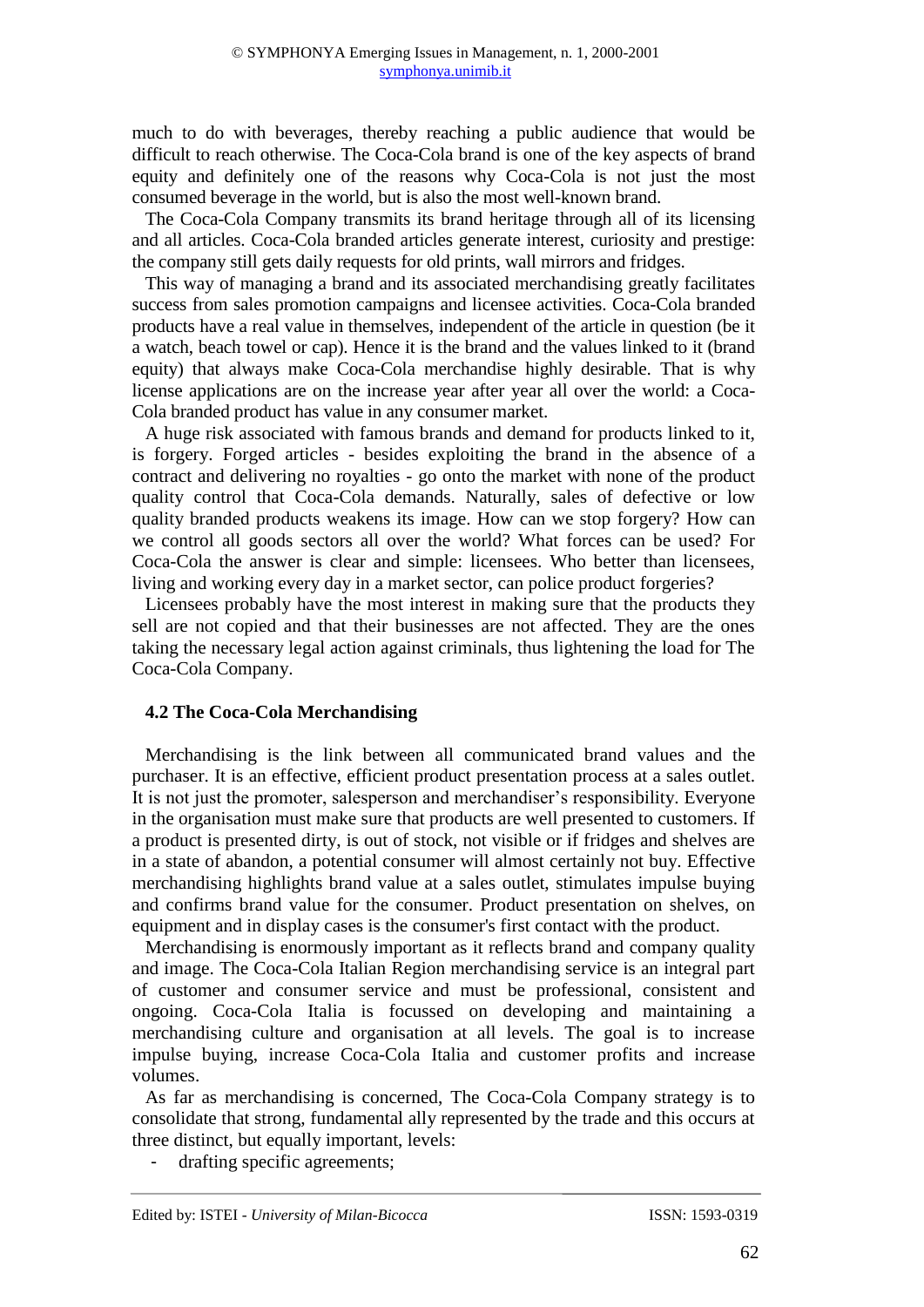- sales calls to purchasing points;
- through an active, ongoing, professional presence at sales points.

Each of these points goes towards creating a relationship - not just financial and responding to different needs - but collaboratively and through analysis of the best strategies to be used depending on the distribution channel and positioning of each sales outlet.

Merchandising is one of the Coca-Cola system tools used to manage and monitor consumer satisfaction at sales outlets and match it with trade interests. The impact of merchandising is felt as consumers decide what and how much to buy. It can, therefore, be analysed immediately and is a real thermometer of how well the work is carried out.

The main sales outlet activation target is to increase the value perceived by consumers and customers inside the sales outlet, where branded and unbranded products tend to be grouped together as a result of aggressive private label action.

Merchandising results from a complex process involving marketing, trade marketing and external communications agencies. When Coca-Cola talks of sales outlet merchandising, they mean professionals (merchandisers). Merchandisers receive intense training and are supported by company experience and know-how, and studies carried out by noted universities and highly advanced research centres. Merchandisers work to optimise the product at sales outlets. Merchandisers are fundamental for Coca-Cola: they do not just have contact with distribution operators, they also perceive operator needs and understand problems the sales outlet has with the public using it. They interact with operators on how to manage the Coca-Cola space.

The main merchandiser tasks are to:

- check on the presence of company product/s;
- check product assortment based on package type;
- check product consistency based on type of public using that sales outlet;
- stock shelves (shelf or fridge must always be full), to avoid harmful 'Stock breakages<sup> $5$ </sup> (5);
- monitor own product and competition prices;
- check that products have the right amount of shelf space;
- lay out merchandising material.

Naturally, to be able to do all that, they have to have sales outlet authorisation.

Merchandisers operate directly on the end consumer transforming the Coca-Cola space from a passive product layout to an active presence of not just product (whether cans or bottles), but of the 'Coca-Cola world' and its distinguishing values.

Merchandisers do a specific number of activities at sales outlets:

- check stock breakages and calculate best restocking times for that individual sales outlet;
- develop 'lively' activities at sales outlets that make Coca-Cola an active, inviting presence for consumers. All this to attract consumer attention and offer Coca-Cola as an alternative thirst-quenching buy, refreshing and suited to any occasion;
- check product position (must be close together with the label well visible, tidy);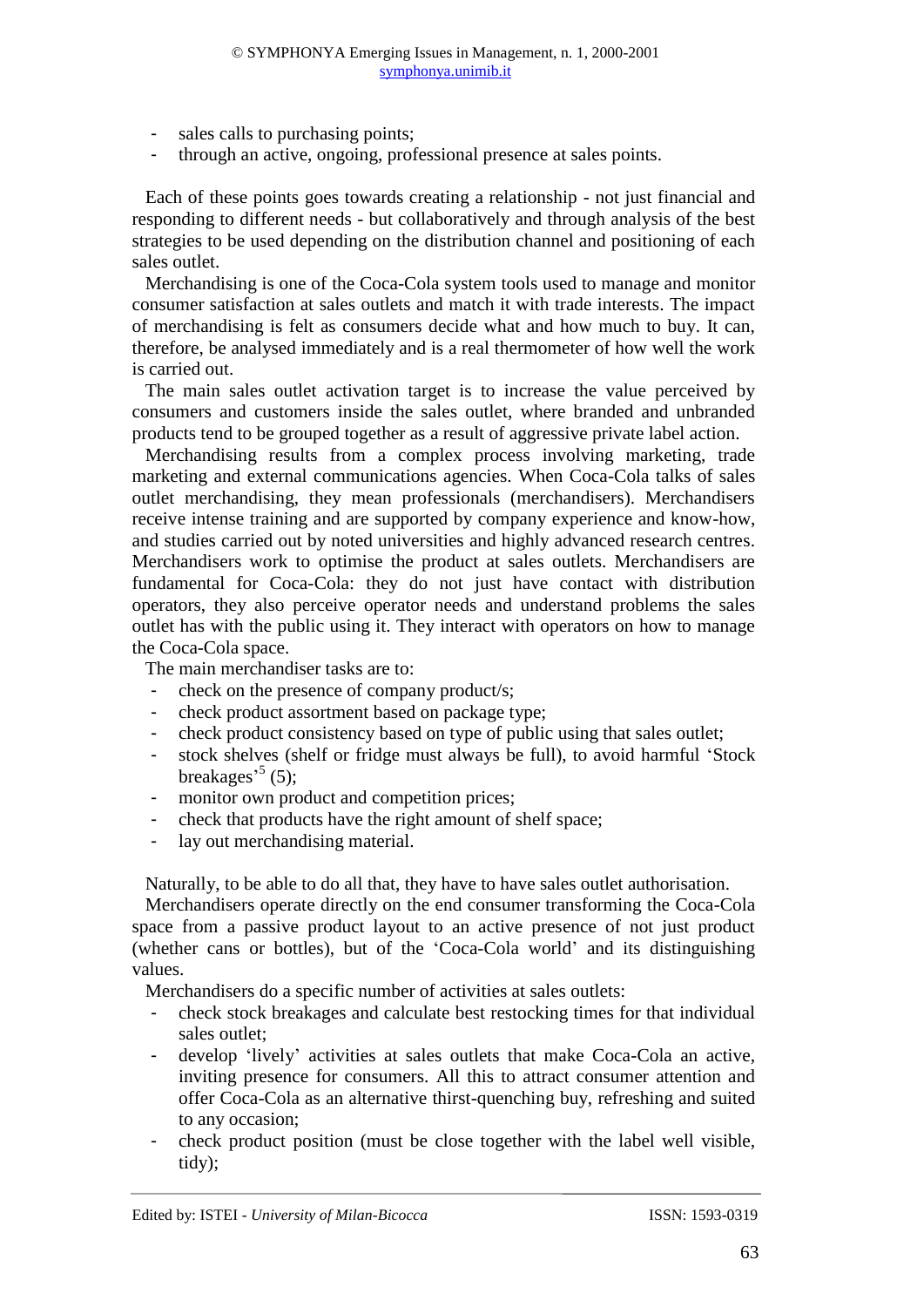- make sure the Coca-Cola space is really visible and create identifiable splashes of colour;
- make sure products are on specific shelves, in fridges or in consumerrecognisable containers (with predefined backdrops and pictures);
- set up the area so that products are highlighted by posters, rotairs, multicoloured arrows and cardboard shapes.

Effective merchandising also benefits a sales outlet by helping the manager increase space value: fully functioning modern equipment, hostesses offering free product samples, clean, tidy, loaded shelves, the chance to have branded chairs, tables and sunshades and material created specifically for the outlet gratifies the end consumer, but also increases sales outlet value - an important partner, not just a distribution channel.

There are many different distribution channels and each has its characteristic features. In merchandising programs, for example, the articles used are different based on different customer targets for each sales outlet. A clear distinction here is the kind of service offered by the sales outlet. If it is a grocery outlet, the merchandising and articles linked to it will 'push' the consumer to buy multipacks. If it is a bar or pub where people drink Coca-Cola beverages, merchandising will aim to get people to consume more immediately.

Channel marketing means two things for Coca-Cola: understanding consumer needs at different consumption moments and categorising the market into activity groups. Coca-Cola actions aim to relate consumption (When/Why) with purchasing moments (Where/How). In order to do this the company operates at three different levels: product availability which must be an extended network (always available for any potential consumer, everywhere), product satisfaction (choice must be conscious and satisfy expectations), and product value (the consumer is asked to pay the perceived value for Coca-Cola products).

Channel marketing must provide - for each consumption moment, at every sales outlet - the right offering to satisfy the consumer. Each consumption moment is different by type and consumer behaviour, and consequently different in terms of sales outlet objectives, strategies and characteristics. Channel marketing helps understand and facilitates matching customer needs (trade) with end consumer needs in sales outlets. It works on product and brand assortment, sizes designed for different consumption moments, recommended retail prices, merchandising through targeted, differentiated promotions.

In this context, merchandising is a strategic tool used to promote and stimulate purchasing, and protect and implement brand equity achieved though great effort. Coca-Cola has cultivated a merchandising culture. The efficient, effective presentation of products at sales outlets - where a consumer has initial brand contact - is fundamental for achieving targets such as increasing impulse buying, sales volumes, and company and customer profits.

Everything communicates and all of us assign our own value to a brand from the numerous contacts with it. The market only rewards companies that communicate their value consistently.